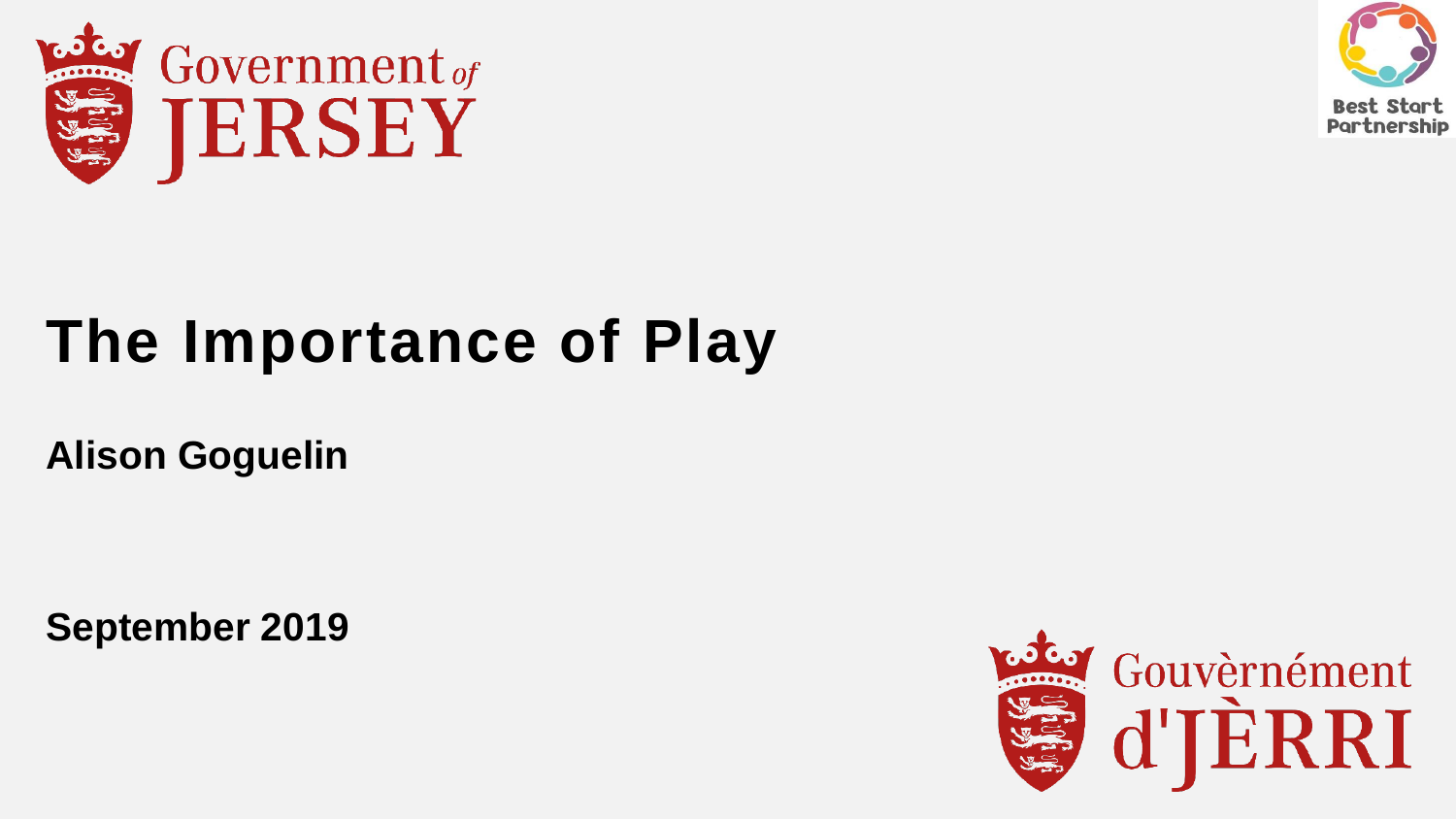### **What do we mean by the word "Play"?**



#### **Play seems to have differing meanings dependant upon your own pedagogy.**

- Early Years practitioners use the term Learning though Play to plan outcomes for children (guided play)
- Playworkers think about Play as the reason for their role (intrinsically motivated or free play)
- Therapists often refer to "Play Therapy" as a communication tool for children to understand their world and to help them deal with emotional distress and trauma.
- Parents of my generation used the word Play, to get the children out of the house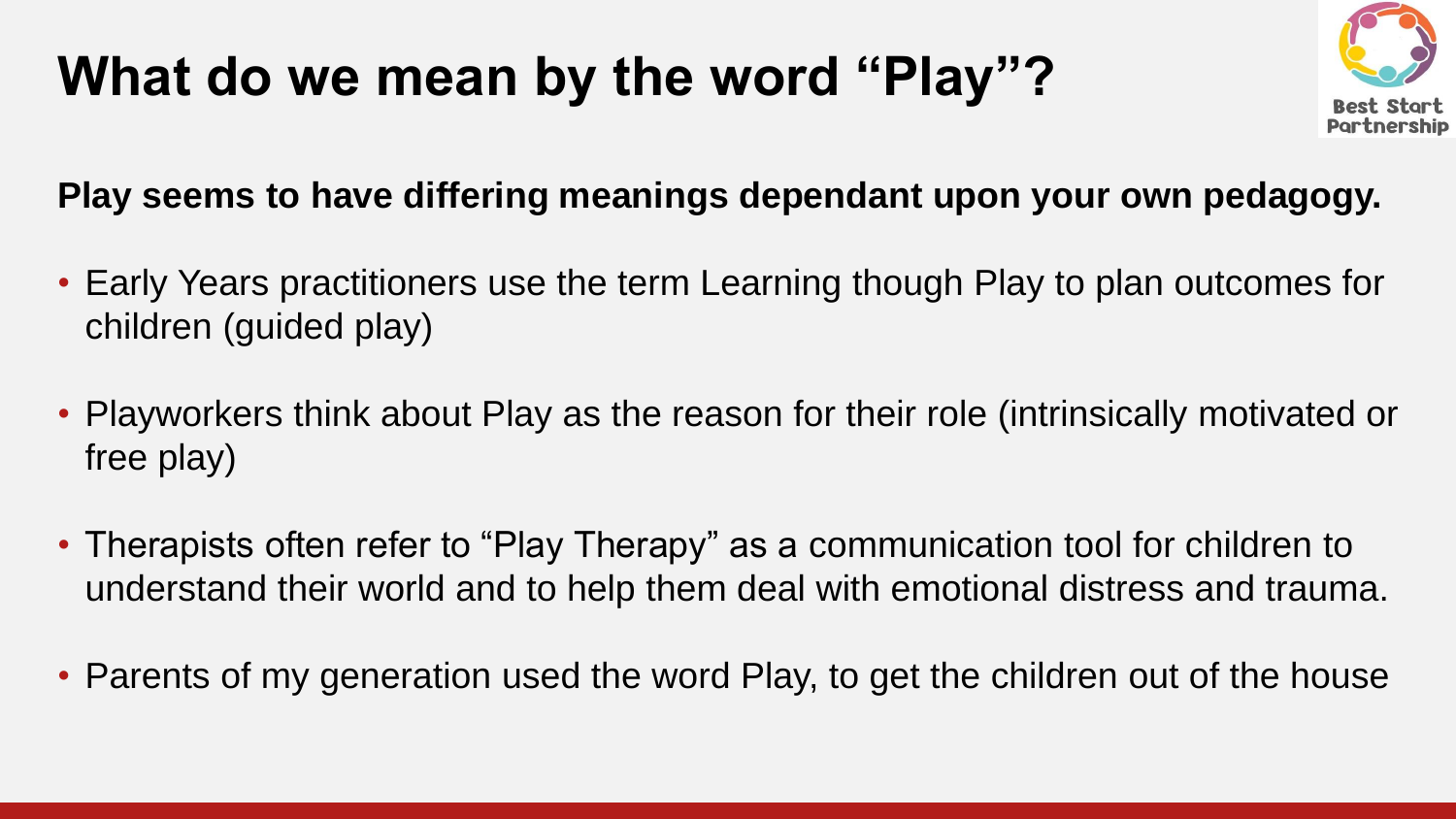## **Descriptions and Definitions**



- Play is freely chosen, personally directed, intrinsically motivated behaviour that actively engages the child
- "Play can be fun or serious"
- Through play children explore social, material and imaginary worlds and their relationship with them, expanding their ideas with a flexible range of responses to the challenges they encounter
- By playing, children learn and develop as individuals, and as members of the community"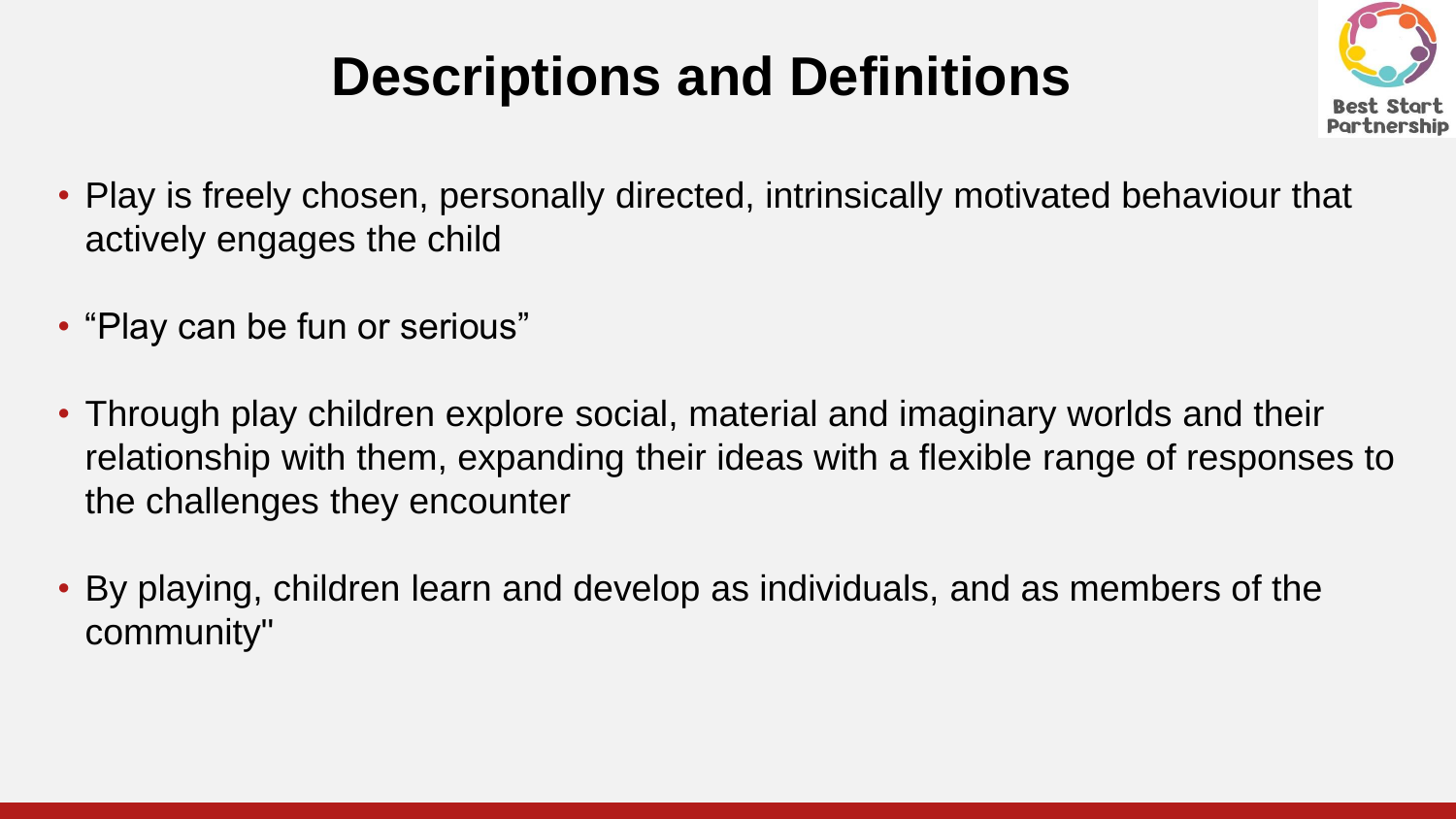### **The United Nations Convention of the Rights of the Child (UNCRC)**



The United Nations Convention on the Rights of the Child, ratified by the UK Government in December 1991, recognises the importance of play for the child.

#### **Article 31 of the Convention says that:**

"States that parties recognise the right of the child to rest and leisure, to engage in play and recreational activities appropriate to the age of the child and to participate freely in cultural life and the arts.

**General Comment 17:**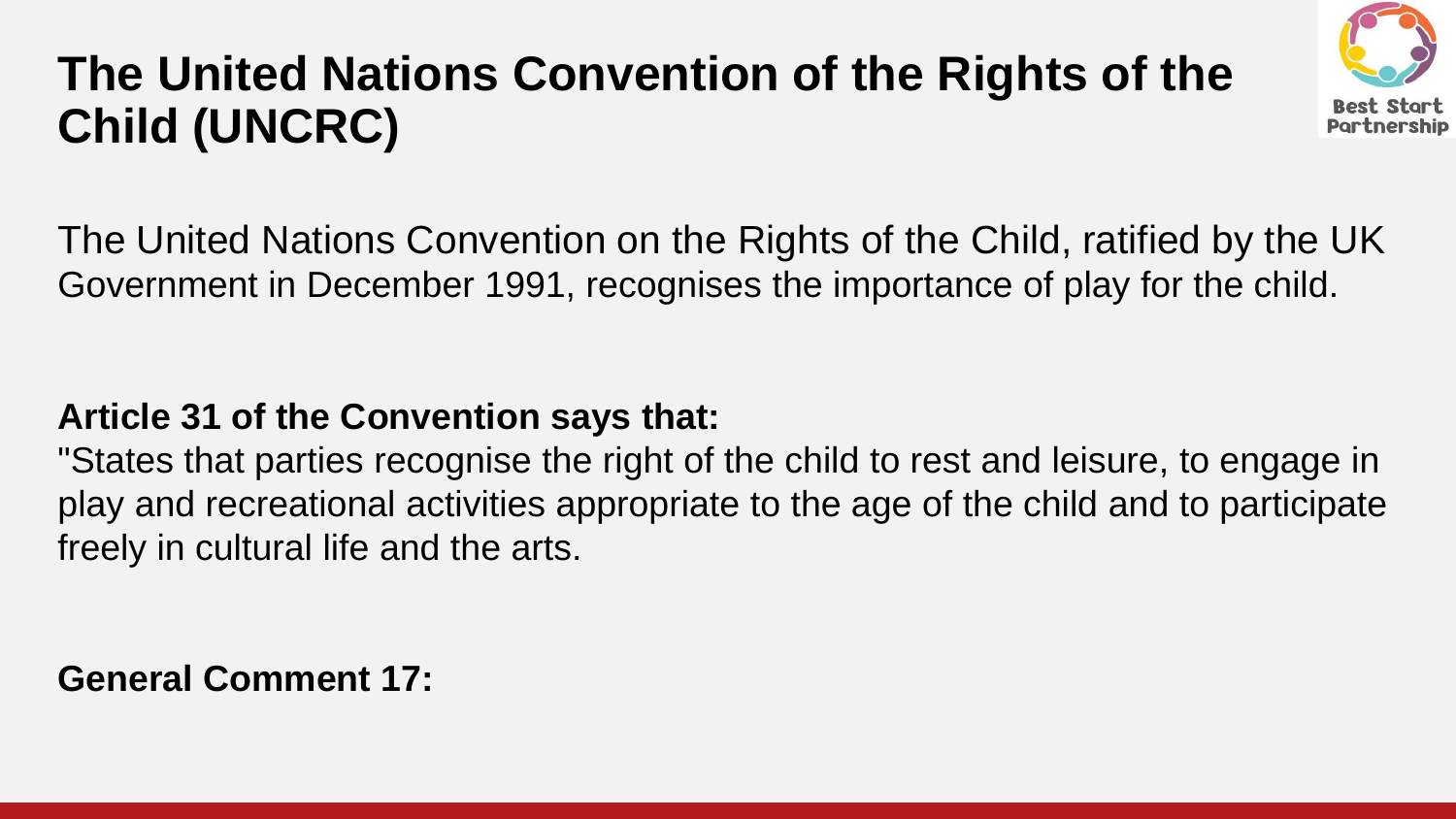#### **Research Article: "Accessing the Inaccessible: Redefining Play as a Spectrum"**



**Play is often defined as activity done for its own sake, characterised by:**

- means rather than ends (the process is more important than any end point or goal)
- flexibility (objects are put in new combinations or roles are acted out in new ways)
- positive affect (children often smile, laugh, and say they enjoy it)

#### **These criteria contrast play with:**

- exploration (focused investigation as a child gets more familiar with a new toy or environment, that may then lead into play)
- work (which has a definite goal), and games (more organized activities in which there is some goal, typically winning the game)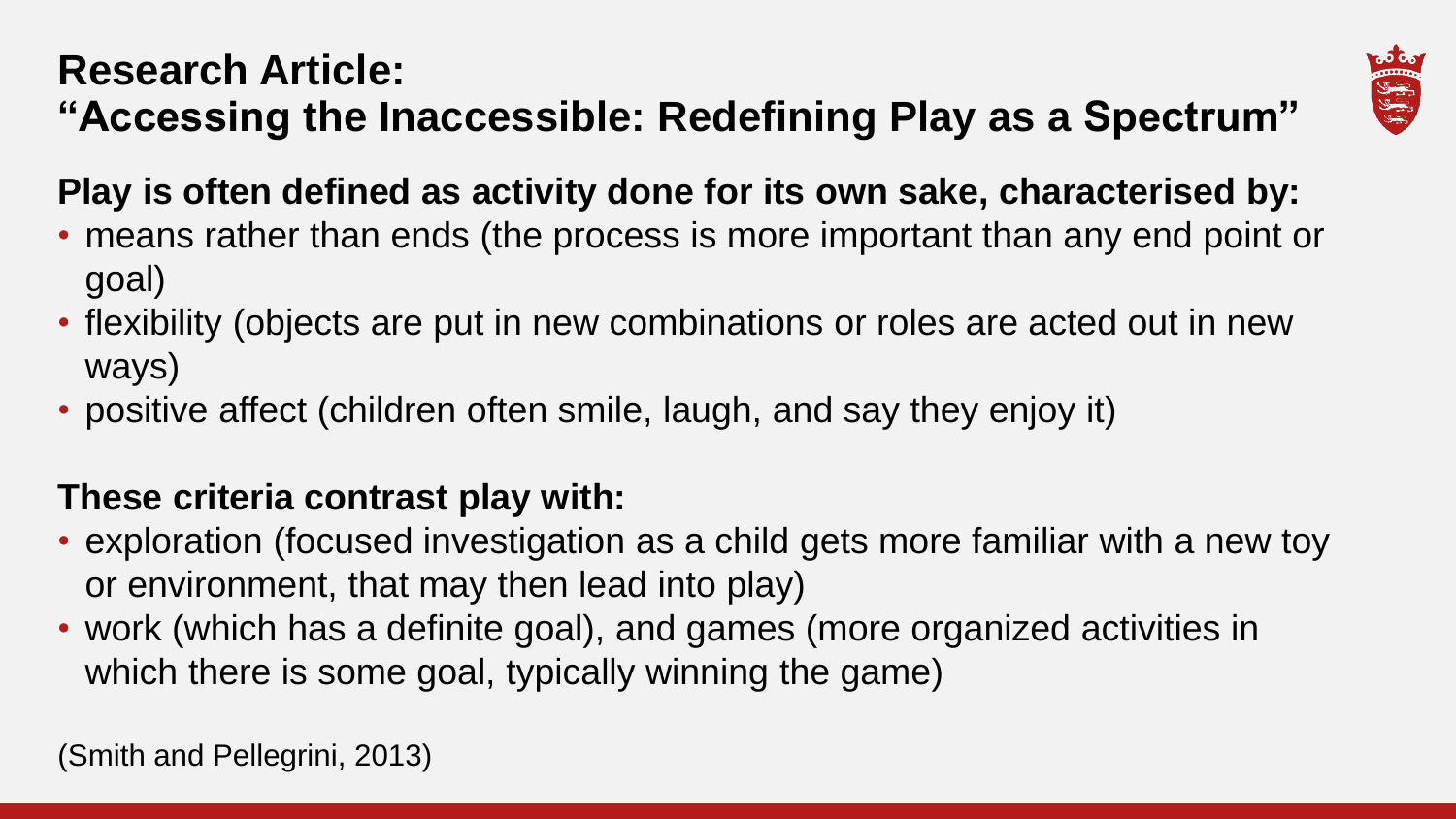## **The Benefits of Play**

#### **Benefits that are experienced at the time that the child is playing**

- Provides children with opportunities to enjoy freedom, and exercise choice and control over their actions
- Offers children opportunities for testing boundaries and exploring risk
- Offers a very wide range of physical, social and intellectual experiences for children

#### **Benefits that develop over time**

- Fosters children's independence and self-esteem
- Develops children's respect for others and offers opportunities for social interaction
- Supports the child's well-being, healthy growth and development
- Increases children's knowledge and understanding
- Promotes children's creativity and capacity to learn

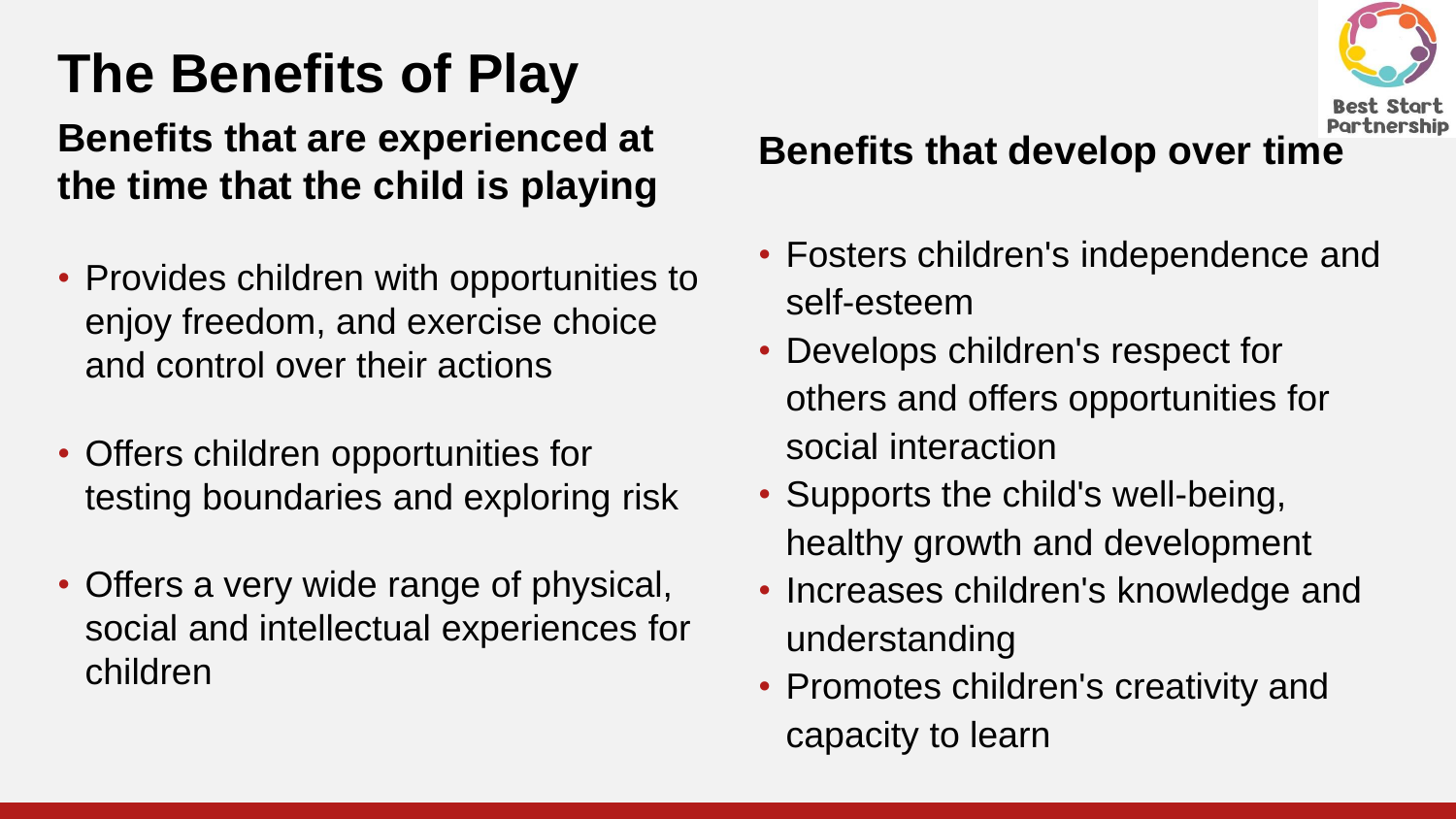"We must give childhood back to children. Children must be allowed to follow their inborn drives to play and explore so that they can grow into intellectually, socially, emotionally, and physically strong and resilient adults." — **Dr. Peter Gray** Play contains all developmental tendencies in a condensed

"The more risks you allow your child to take, the better they **Vygotsky** learn to take care of themselves." — **Roald Dahl**

form and is itself a major source of development." — **Lev** 

"We should be simply providing fields of free action for them to become, through playing, the resilient, adaptive, creative, emotionally intelligent, and socially confident young people that we all, in truth, want them to be." — **Adrian Voce**

"The longer children can enjoy play without the kind of monitoring that leads to self-criticism and self-doubt, the better." — **Dr. Craigan Usher** "You don't remember the times your dad held your handle

bars. You remember the day he let go." — **Lenore Skenazy**

**Psychologist Edward Fisher** concluded from 46 published studies that pretend play "results in improved performances in both cognitive-linguistic and social affective domains

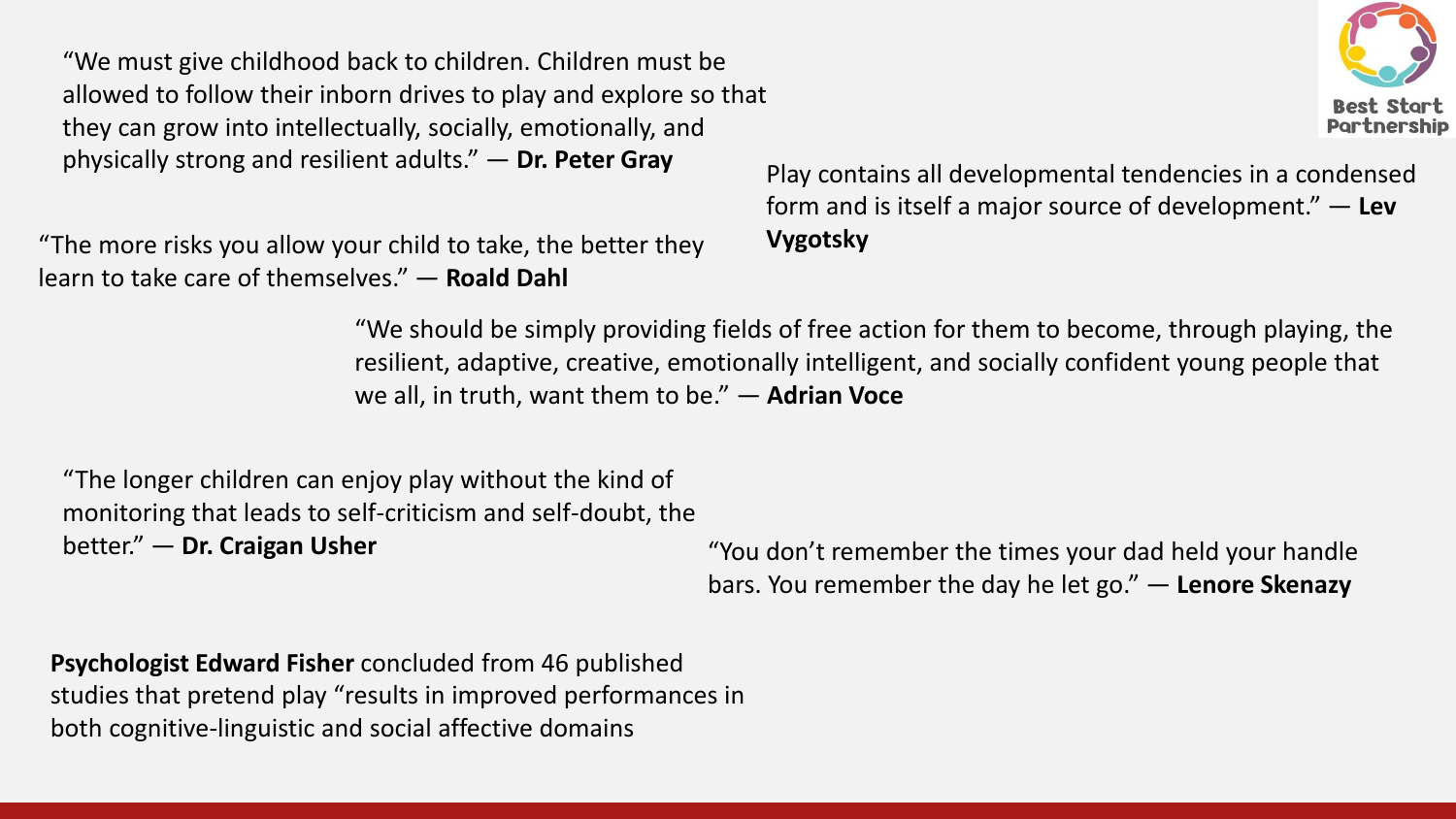### **Children who do not get sufficient play opportunities may experience**



- poorer ability in motor tasks
- lower levels of physical activity
- poorer ability to deal with stressful or traumatic situations and events
- poorer ability to assess and manage risk
- poorer social skills, leading to difficulties in negotiating social situations such as dealing with conflict and cultural difference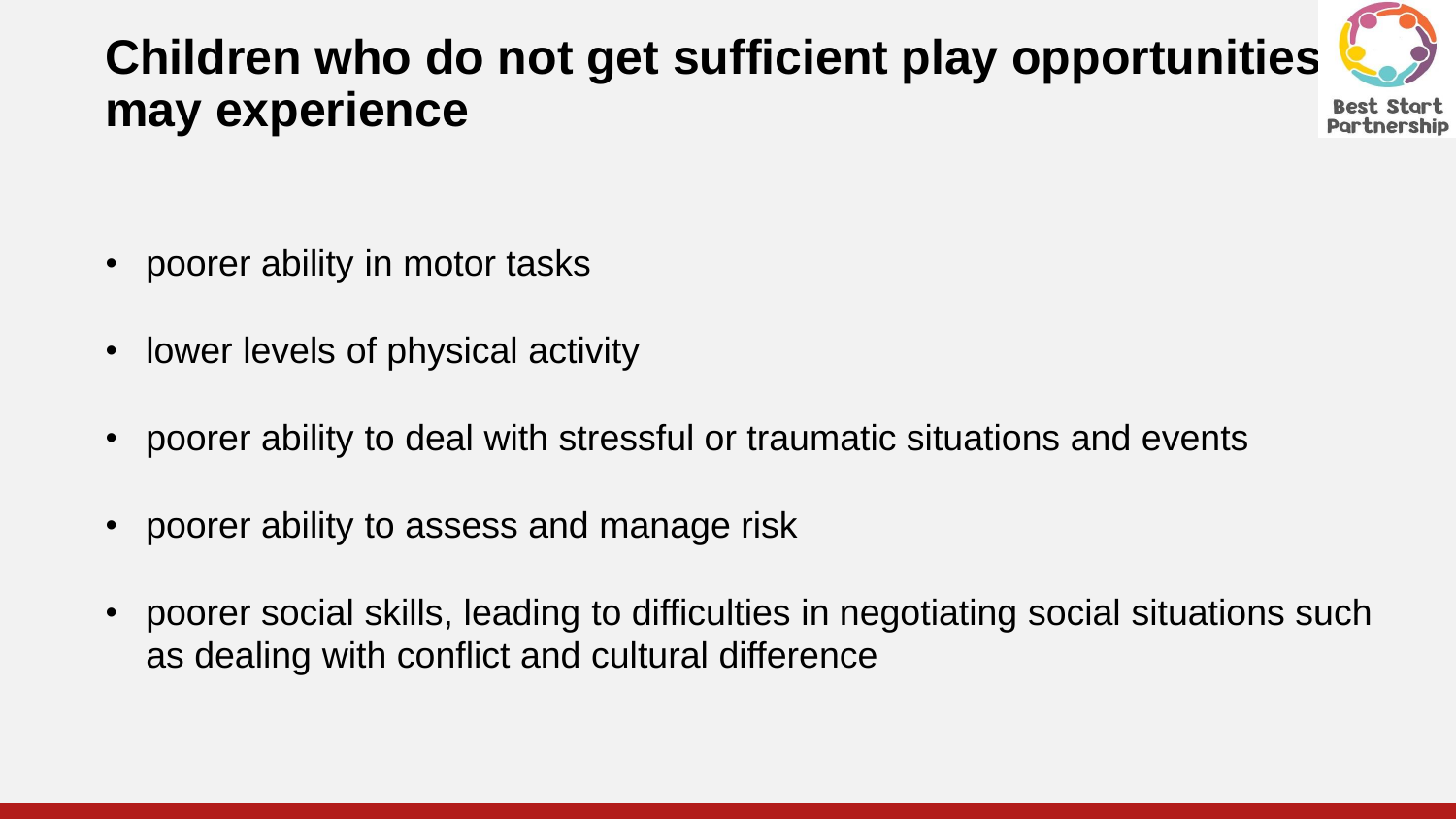### **Ceauşescu's children**



In Romania in1966 contraception was banned for all woman and as a result of this, thousands of children were abandoned at State orphanages.

These children were afforded the minimum of care, nappies were changed once a day, the children were fed the most basic of food and were tied into their cots and beds. These children were observed rocking and staring at nothing. These Roma children, many of whom went into the orphanages without disability, become disabled.

Fraser Brown (Professor in Playwork and Lecturer at Leeds Metropolitan University) undertook research along with one of his degree students. As a result of a 6 month intervention were children were played with and provided with verbal stimulation the children were no longer sitting rocking, staring vacantly into space; they were playing together with lots of noise and laughter. Several children had learned to walk properly, and they were beginning to engage with their environment in creative and imaginative ways.

This is a visible and upsetting outcome of play deprivation.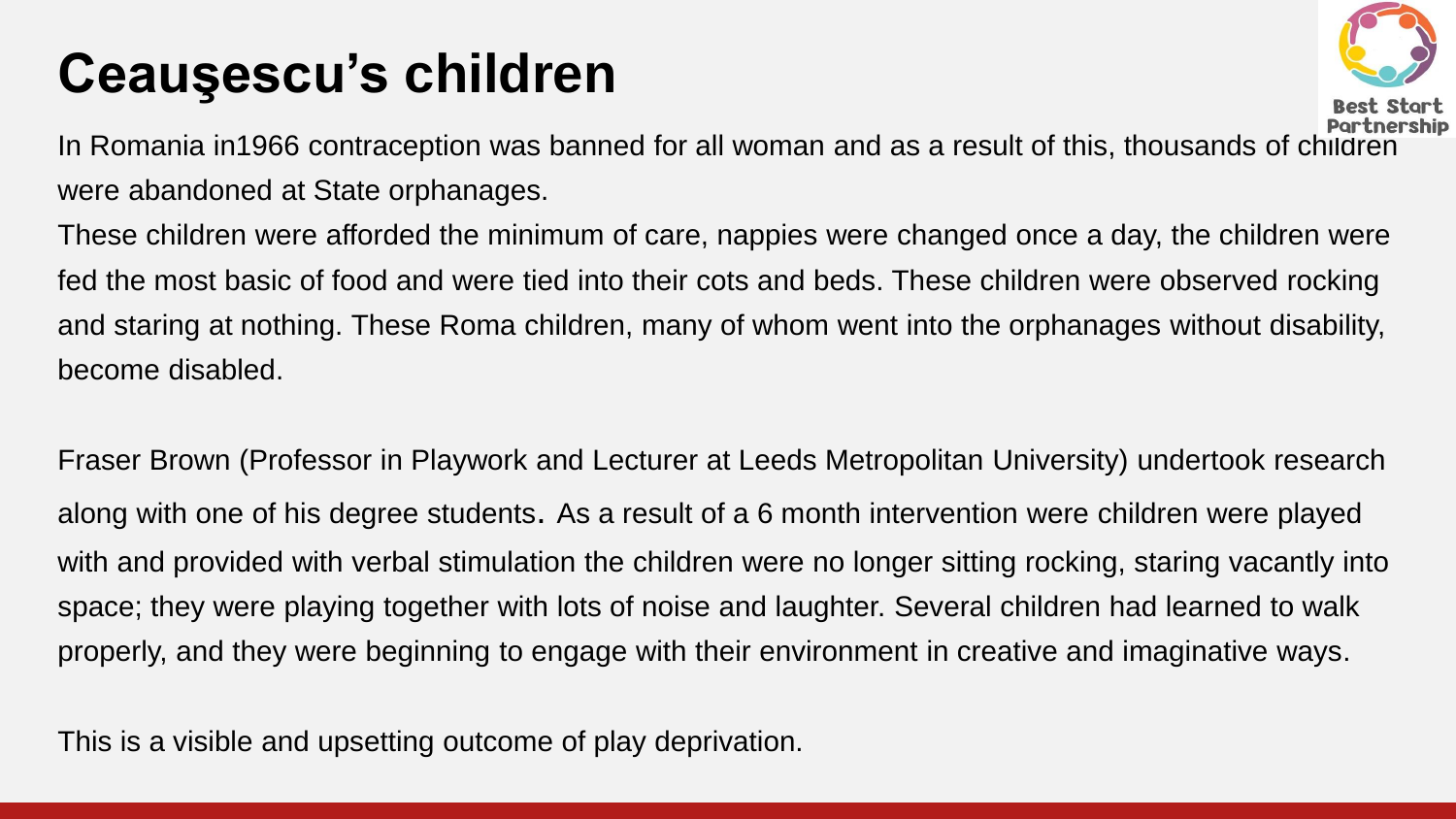### **Playful experiences that children in Jersey can access and barriers**



**Play opportunities**

- Parks and playgrounds
- The woods
- Beaches
- Playing out with friends
- School fields (barrier to access)
- Holiday and afterschool play settings
- Playing at home (alone or with siblings/friends)

#### **Barriers**

- Parents concerns re Traffic
- Parents concerns re paedophiles
- Children's worries about bullies
- Children's access to green spaces
- Housing organisations lack of understanding
- Peer pressure for parents who want to allow their children out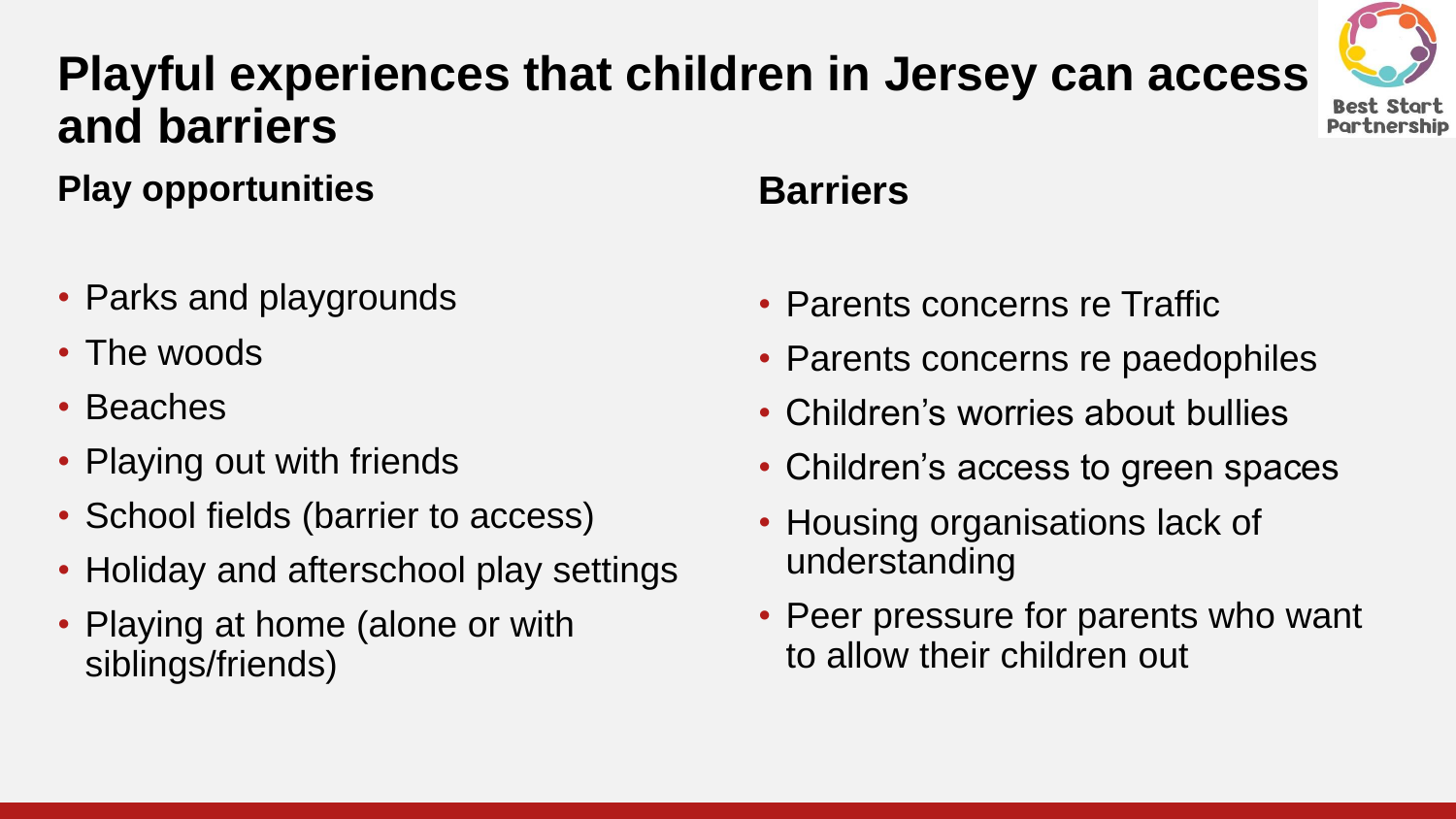### **Obesity levels in Jersey**



- According to data released in 2018 a total of 2,034 children 94 per cent of eligible children – across Reception and Year 6 had their BMIs calculated.
- According to the report, one in five Reception-age children and about one in three Year 6 pupils were overweight or obese.
- There was a disparity between children living in rural parishes and urban areas, with 35 per cent of Year 6 pupils living in the latter described as being overweight or obese. This compares to 25 per cent in rural areas.
- Children attending non-fee-paying schools are also less likely to be a healthy weight, with 22% of four-to-five-year-olds and 35% of ten-to-11-year-olds classed as overweight or obese.
- In comparison, 15% of Reception-class-aged children and 24% of Year 6 pupils at fee-paying schools fall into this category.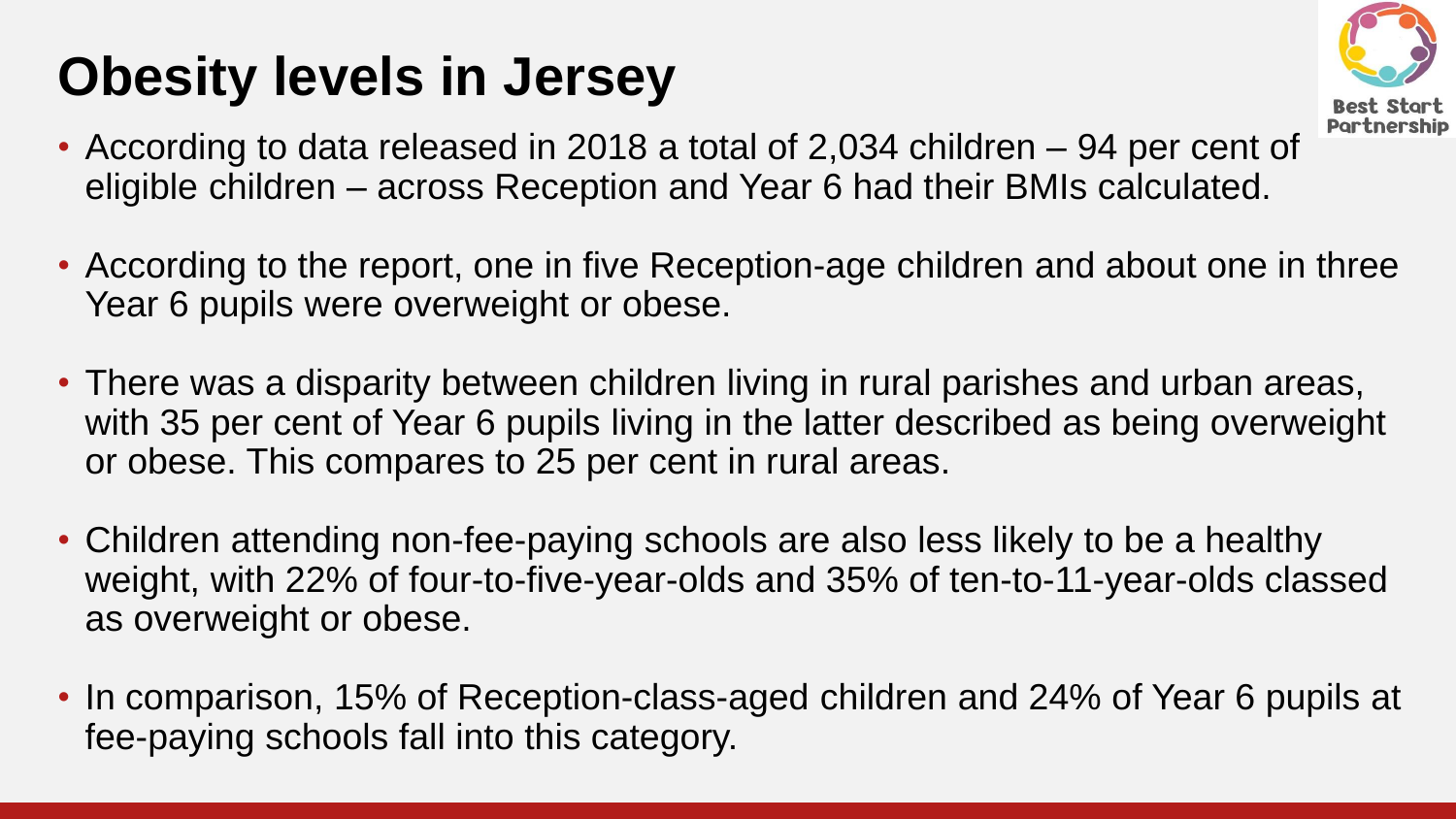## **Support for playful experiences**



- Youth clubs open for longer in the holidays
- Play Rangers in public spaces
- A change in the view of Housing Associations towards play
- Organised sports in public places
- Honorary services having an understanding of children and young peoples needs
- Park's and gardens staff having an understanding of children and young peoples needs
- Free and safe public transport in the holidays for children
- "Playing Out" strategy explored and agreed with housing organisations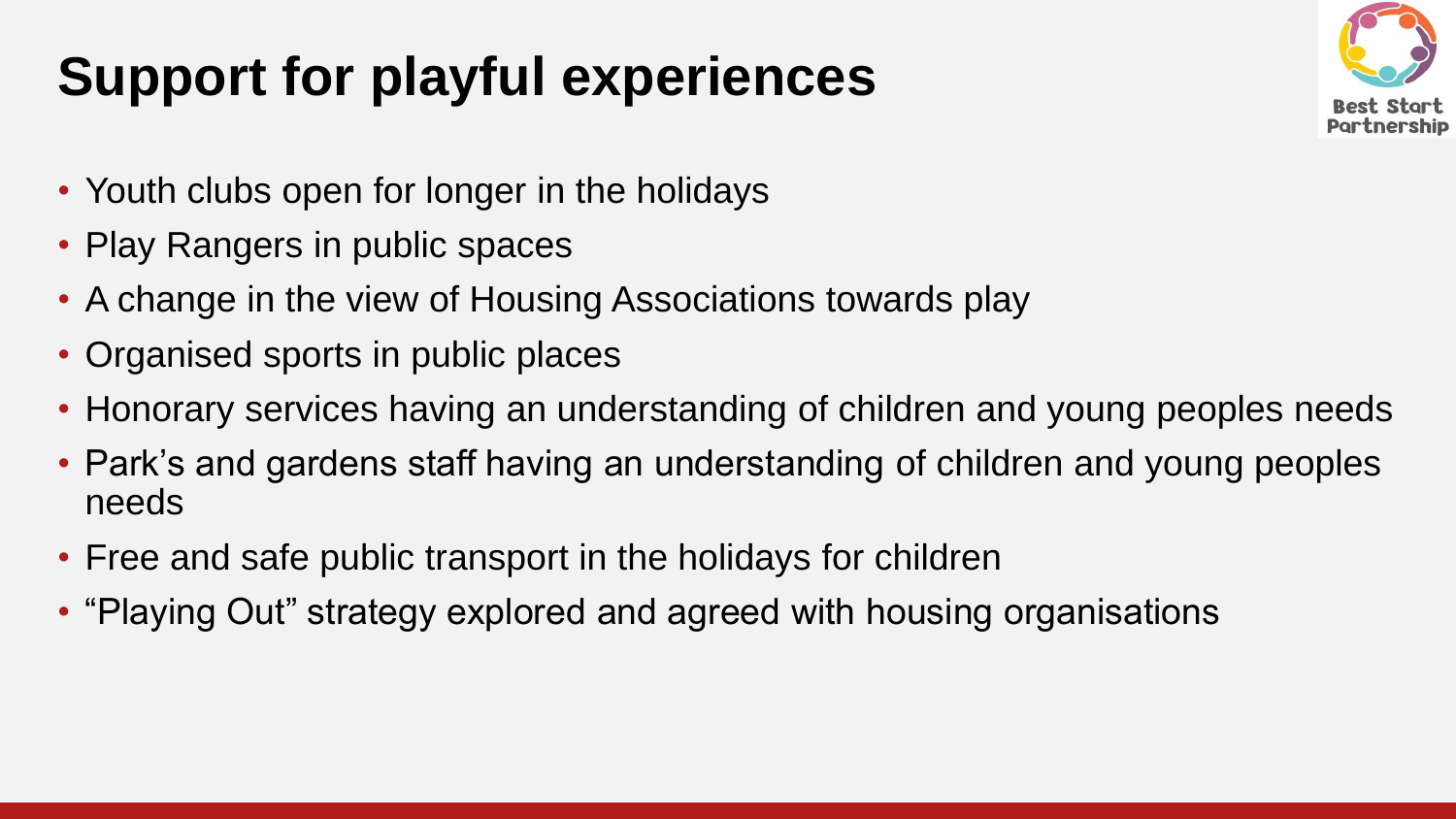## **Playing Out**



#### **Do we want children to be able to play freely outside their own front door?**

- **Playing Out** is a parent and resident led movement restoring children's freedom to play out in the streets and spaces where they live, for their health, happiness and sense of belonging. [https://playingout.net](https://playingout.net/)
- Playing Out is also working with British Cycling, supported by Olympic gold medalist Jason Kenny and the Children's Commissioner for England.
- The campaign aims to encourage many more parents and neighbours to take up the 'playing out' model in order to reclaim their streets and estates and give children the chance to cycle and play out freely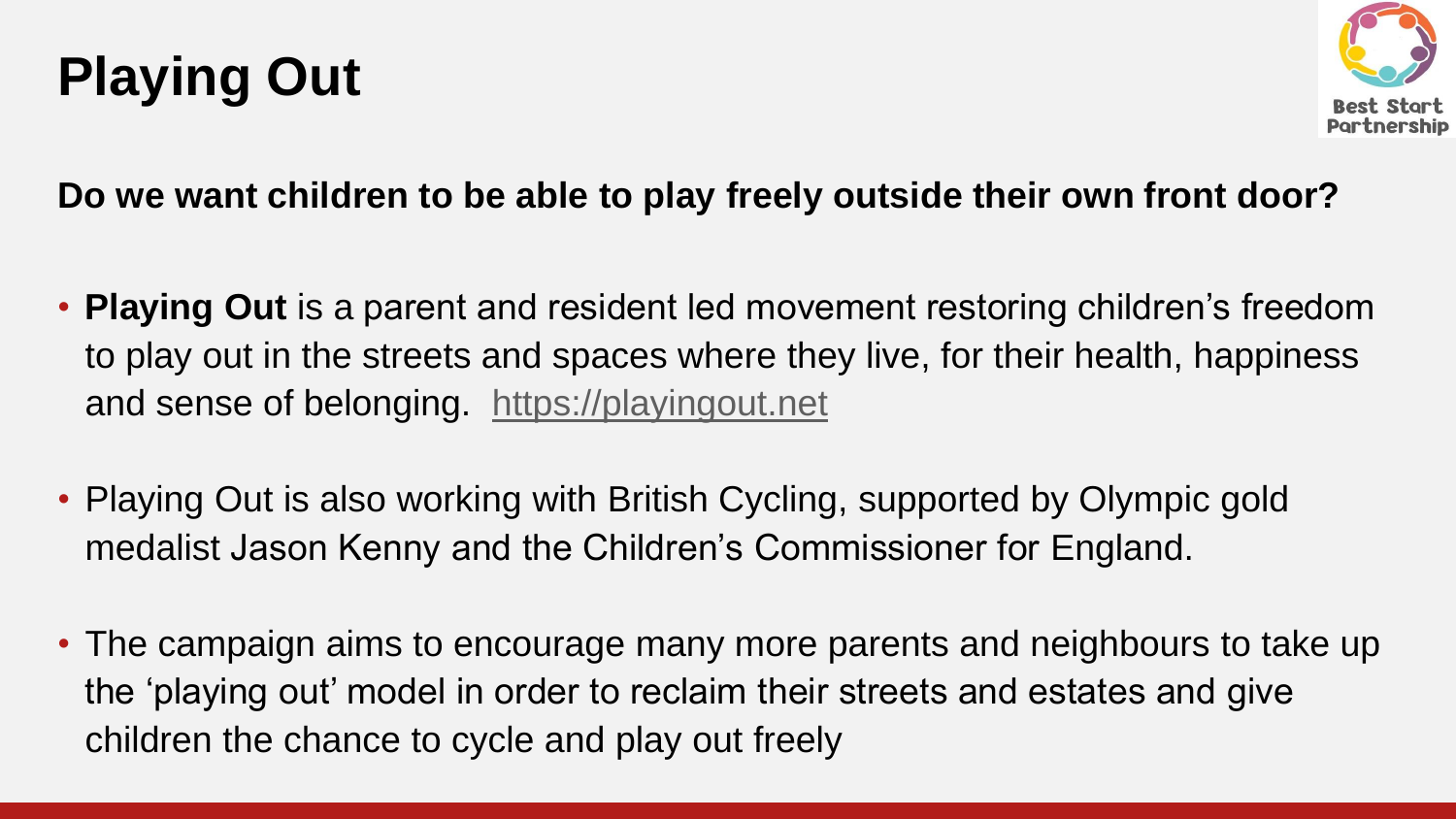### **Play rangers**



In 2003 in the UK there were plenty of parks and open spaces, but no one playing

in them. Children had said in various surveys around the UK

that they really wanted to be out playing in the parks, however, most of them weren't getting out to play.

The main reason for this was fear.

Children were frightened of older children, and adults were frightened of the children that were out.

Something was needed to break this cycle – to form a bridge between the present state of underuse and a future where parks are active, social and playful places.

**Play Ranging** was born…..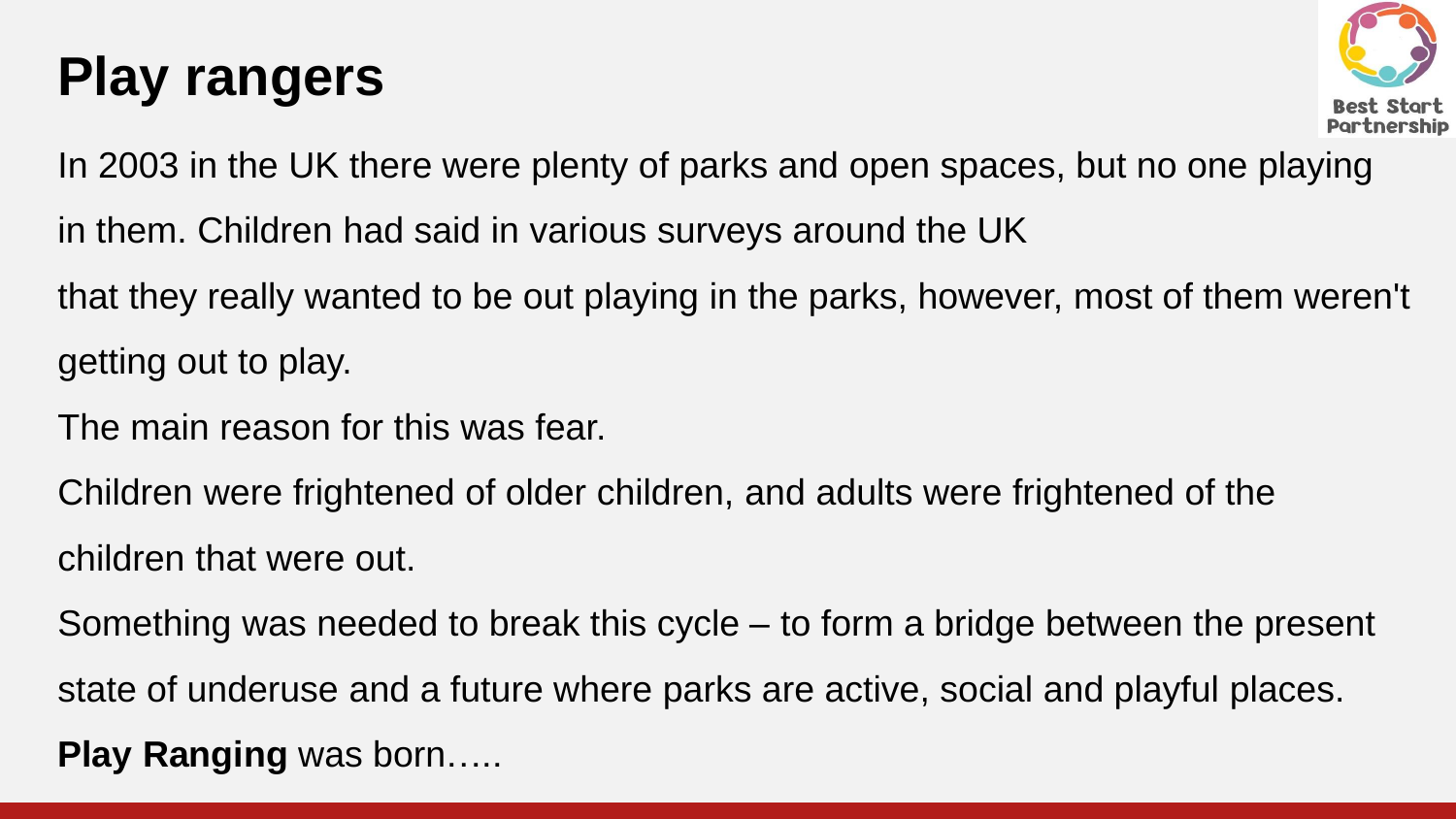## **Play Rangers**



Children's outdoor play has many facets that include using playgrounds, playing informal sports, games and activities, interacting with outdoor environments and using natural elements.

A **qualified play worker** who works with children through open access provision in outdoor public spaces is known as a **play ranger**.

**Play rangers** are trained and police checked and work with children during their leisure time - that is after school and in the holidays. They work all year round and often in all weathers.

**Play rangers** are 'detached' playworkers, working away from a fixed setting. They also differ from registered after school clubs or play schemes as the children are free to come and go as they choose.

Generally there are no direct charges for play rangers services and no registration is required.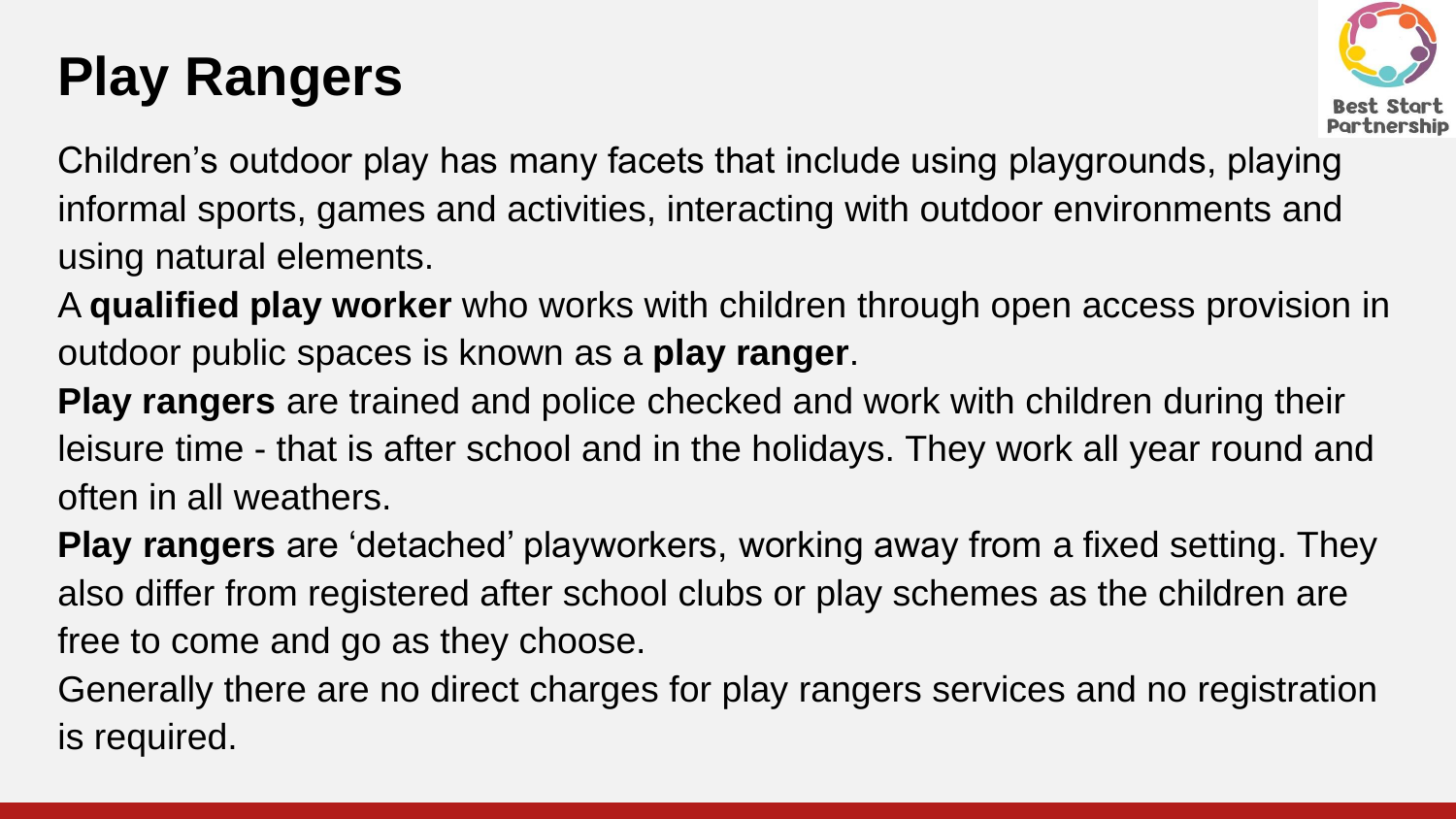### **Isle of Play [https://isleofplay.im](https://isleofplay.im/)**



• The Isle of Mann experience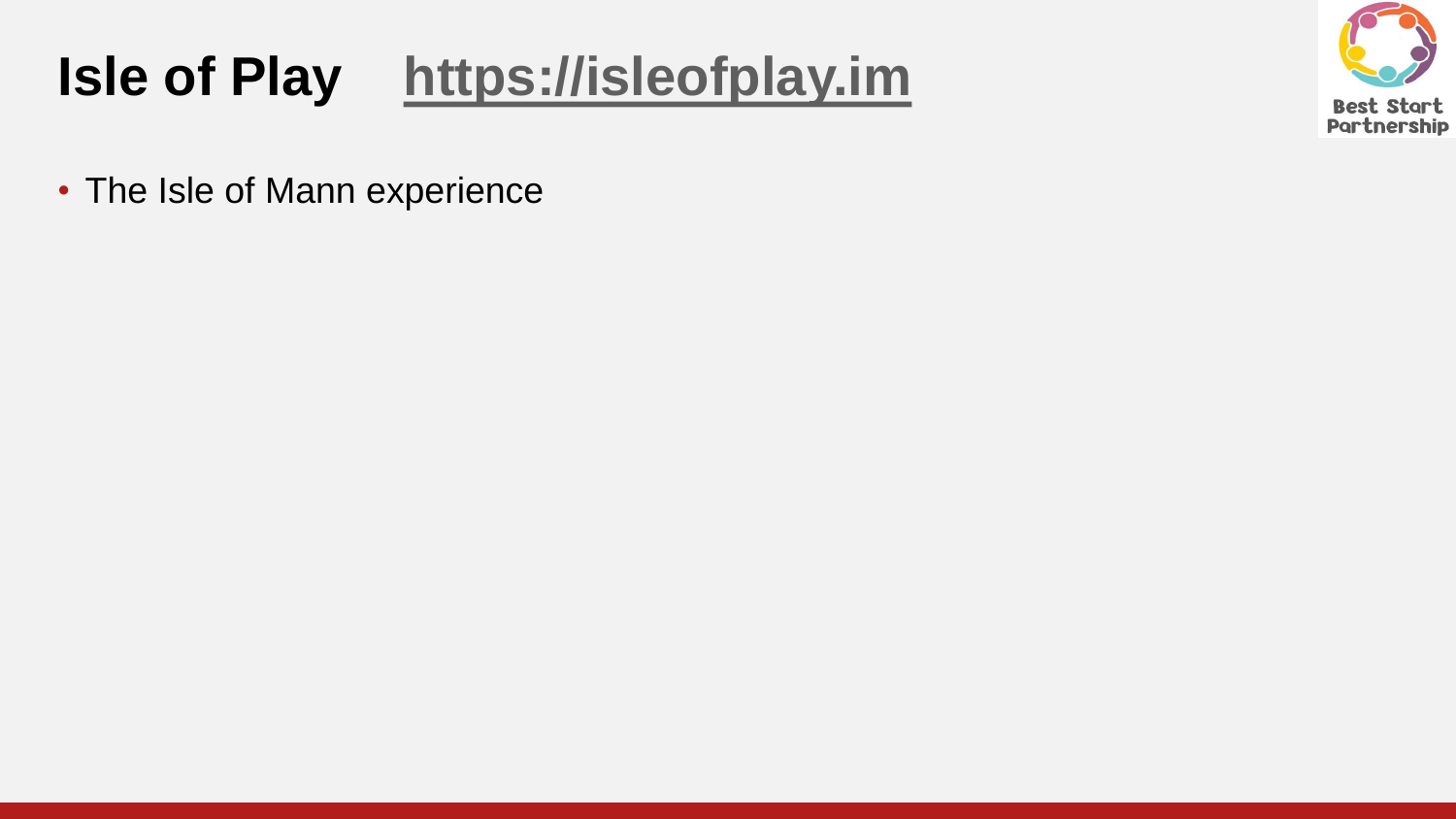## **Thoughts**



- Jersey is providing limited play opportunities and should do more
- Children are not as active as their contemporaries
- That hand held digital devices are not representative of playful activities
- Progression in play is not understood or represented in policy frameworks, especially beyond the age of five
- That the differences between adult-led and child initiated play remain evident; with policy emphases on educational outputs i.e. teaching through play
- Children's multi-modal communicative practices in play reveal the complexity of thinking, understanding and relationships. This is not actively built upon or perhaps understood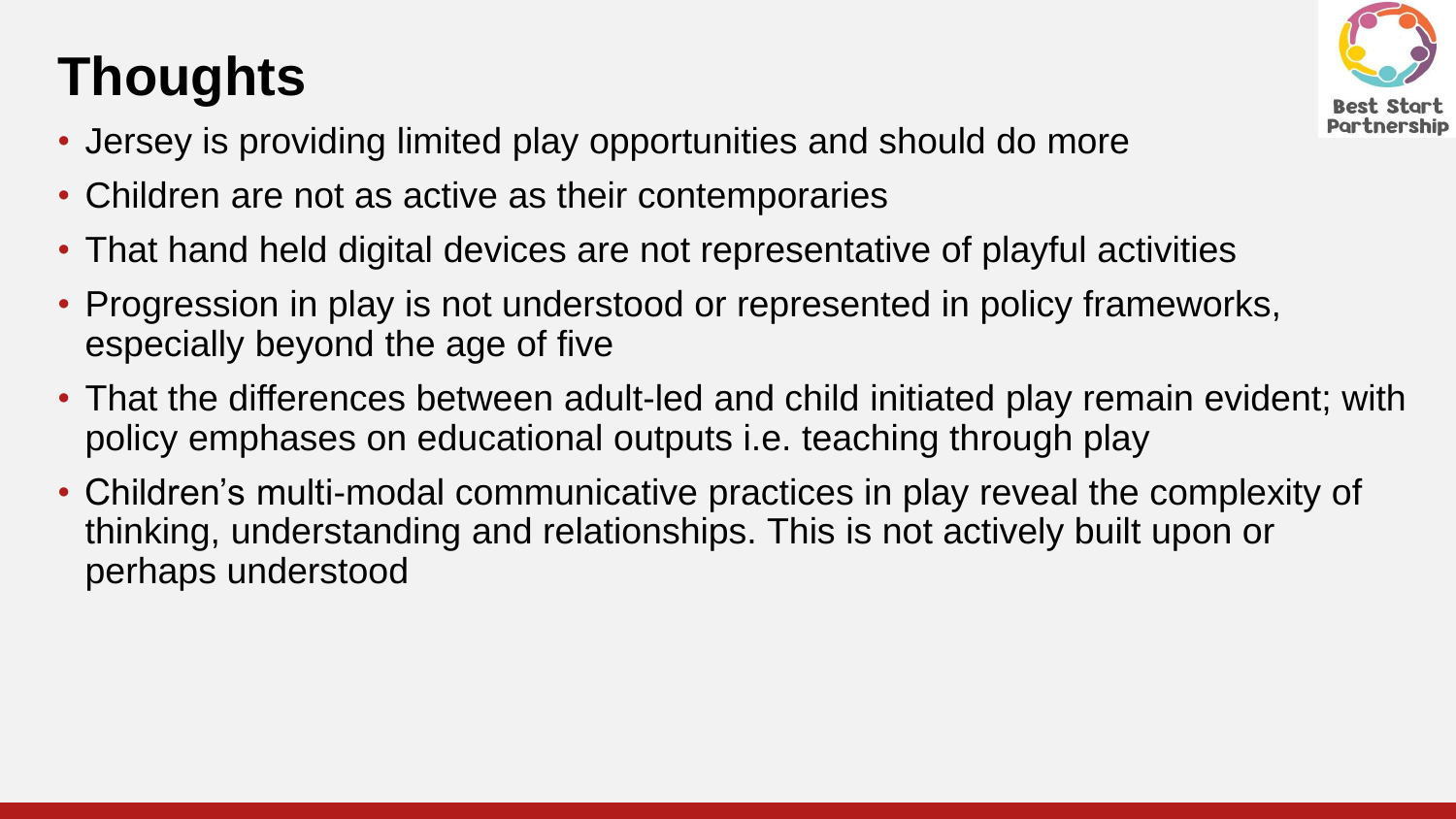### **Could Jersey……**



- Plan for Leadership create a minister for children with responsibility for play
- Legislation make planning for play a statutory duty
- Investment more and better play opportunities, spaces and services for children including play in in parks and public spaces, playgrounds, housing, play streets, after school and holiday play schemes, adventure playgrounds and schools
- Delivering for play investment in quality support and training for professionals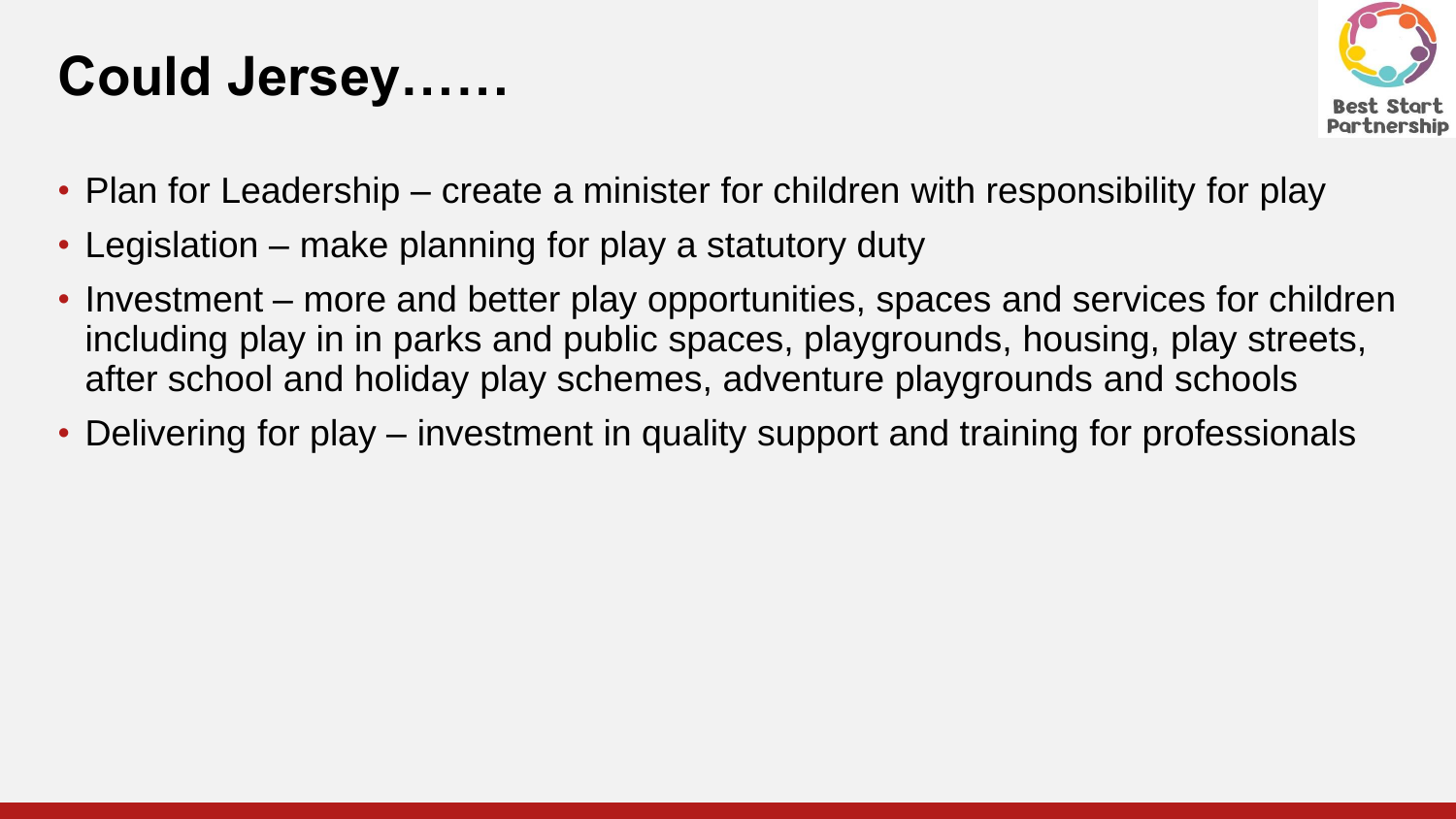



# 'What does the Best Start partnership think Jersey's position on play should be?

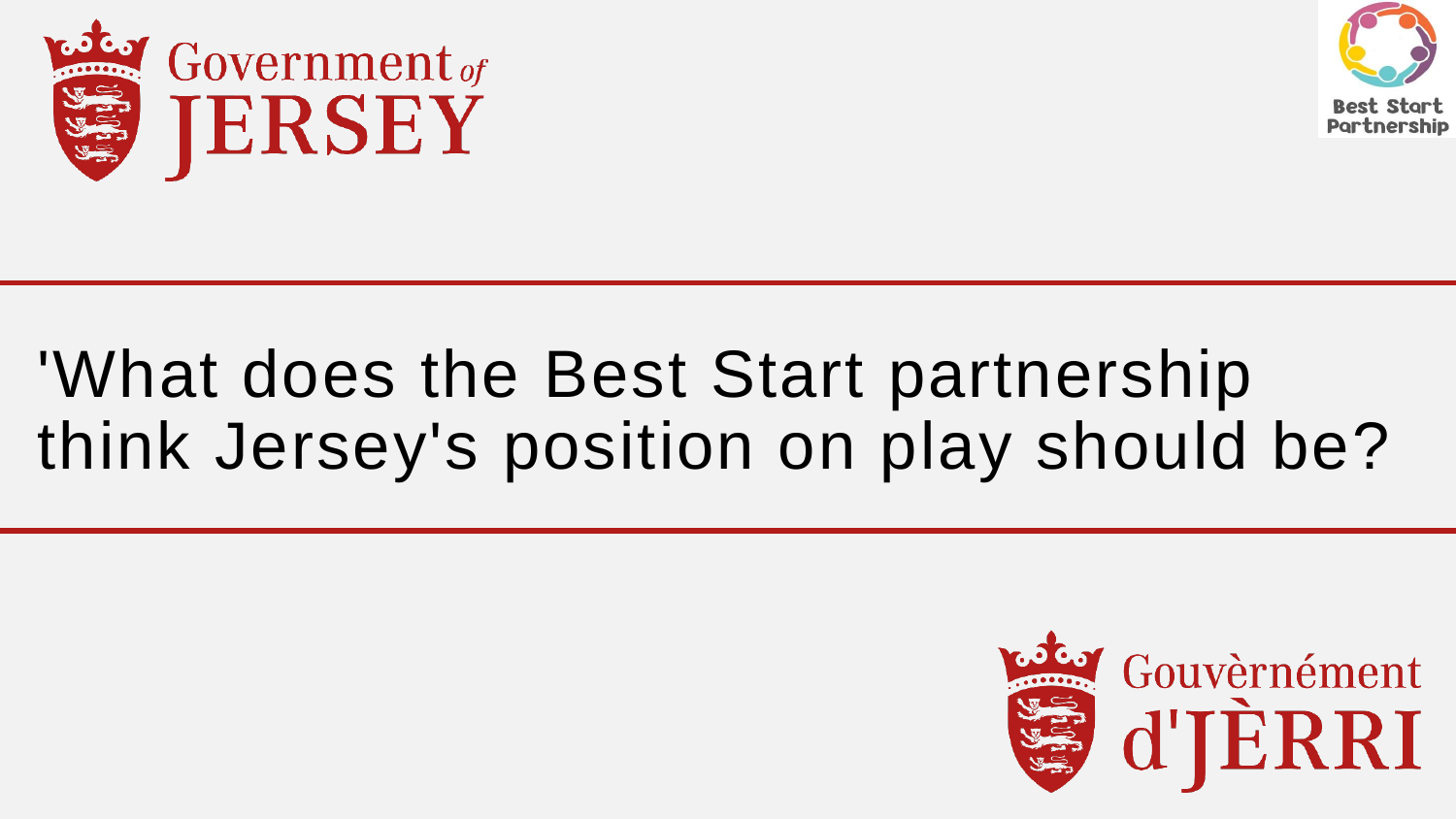

### **Best Start Partnership's position on Play**

Overarching statement

**Article 31 UNCRC:** All children and young people have the right to play and the right to learn as enshrined in the UN Convention on the Rights of the Child

**Our Pledge:** Play is our shared responsibility to support, and enable, all of Jersey's children and young people to access our diverse greenspaces and natural landscapes and to empower them to enjoy these spaces for the purpose of playing and learning.

**The Justification:** Play brings people together, connecting children and young people with their local areas and communities and helping to develop a sense of place and feeling of belonging and inclusion. It provides a wealth of opportunities for intergenerational activity, enhancing cohesion, reducing social isolation, and helping to build inclusive, resilient communities.

**The Benefit:** And play is fun! And through that fun, it promotes the development of essential skills, helping children and young people to develop compassion and empathy and to build lasting and loving relationships.